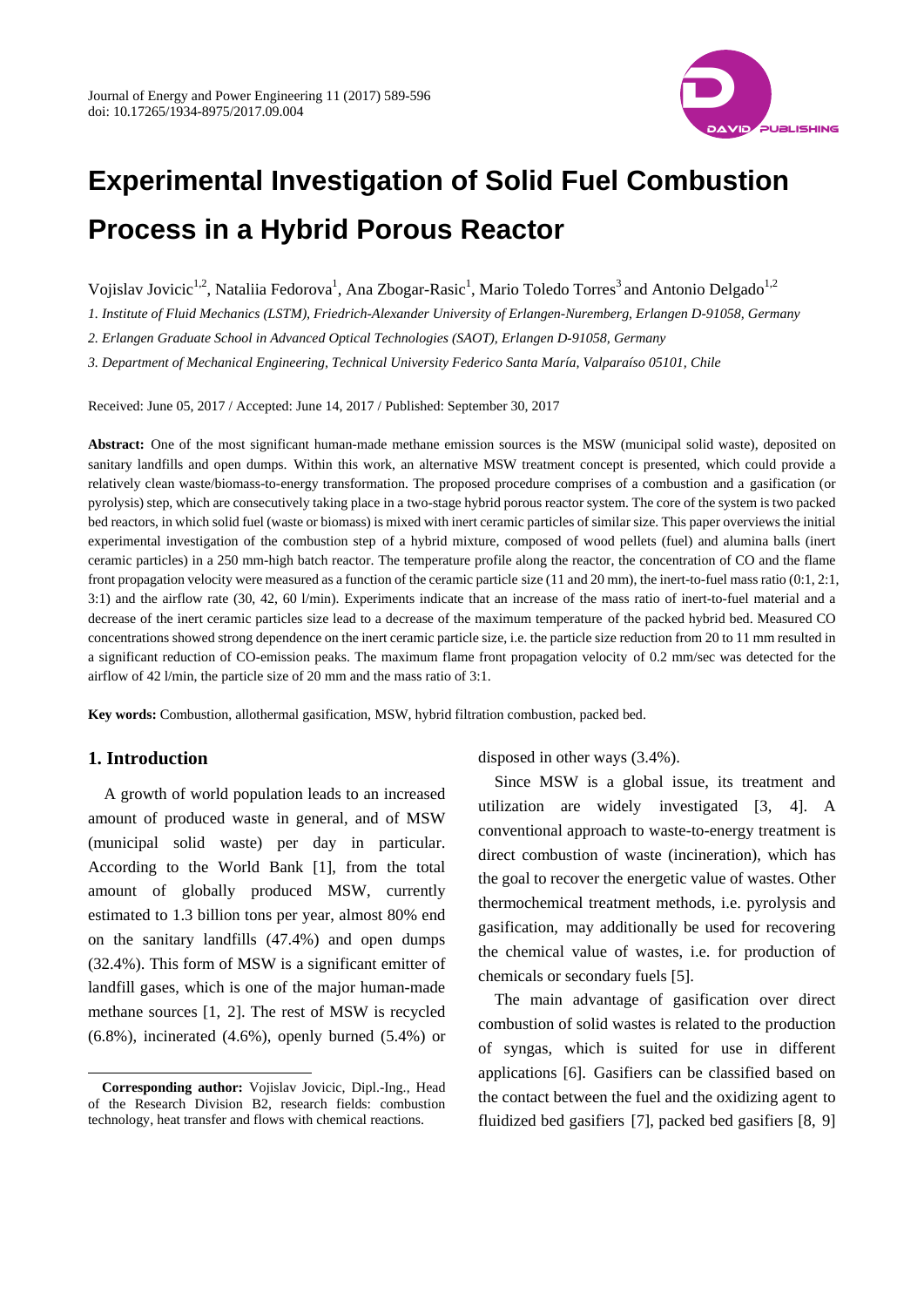and plasma gasifiers [10]. Gasification processes can be autothermal, where the heat for the endothermic gasification reaction is produced by combustion of part of the fuel inside the reactor, and allothermal (indirect) gasification, where the heat is being supplied from the external source [11]. The gasification of biomass is still a challenging issue due to the production of tar [12].

While incineration is mainly performed on a moving grate, gasification and pyrolysis can be conducted in a classical packed bed reactor [5, 6]. The advantages of the packed bed treatment are low investment costs (limited to low capacities), high carbon conversion and high flexibility in terms of fuels [6, 13, 14]. On the other hand, poor mixing and inhomogeneous combustion conditions within the bed [14] limit the application of this reactor type.

If packed bed is made of inert material through which gaseous fuel flows, a specific form of combustion occurs, i.e. porous media or filtration combustion [15, 16]. The presence of solid matrix in the combustion zone provides efficient heat transfer between gas and solid, while the dispersion of the gas flowing through a porous media increases effective diffusion and heat transfer in the gas phase [16]. Heat released in the reaction zone is being transferred to the solid matrix immediately above and below the combustion zone, which provides stability of the combustion process in a wide range of gas velocities, equivalence ratios, and power loads [16, 17]. If part of the inert solid particles are exchanged with uniformly distributed solid fuel particles [17], a hybrid filtration combustion reactor is formed, where solid and gaseous fuels can be treated simultaneously [17, 18].

#### 1.1 Motivation and Goal

The motivation of the presented work was to investigate waste/biomass-to-energy treatment concept, which would consist of a combustion step and a consecutive gasification (or pyrolysis) step in two hybrid packed bed reactors. The scheme of the proposed process is sho wn in Fig. 1. an al lternative two-stage

The main parts of the proposed concept are two hybrid packed bed reactors, where solid fuel (waste or bio mass) is mi xed with in ert ceramic particles of similar size. The inert particles are heated up during the combustion phase within the first reactor, and are pushed to the second reactor, where e.g. allothermal gasification in the presence of steam can take place. The role of the inert particles is to provide the spatially uniform temperature profile of the desired level within the second react or. Due to th e combustion n process, the temperature of the inert particles is expected to reach temperatures as high as 900-1,000 °C, which is enough to disintegrate the tar product of gasification, thus increasing the heating value of the obtained fuel. The fynsoe e discorfeel.<br>Oe it feeld is oorfeel.<br>Peel.



Fig. 1 Scheme of the two-stage hybrid packed bed reactor concept for waste/biomass treatment.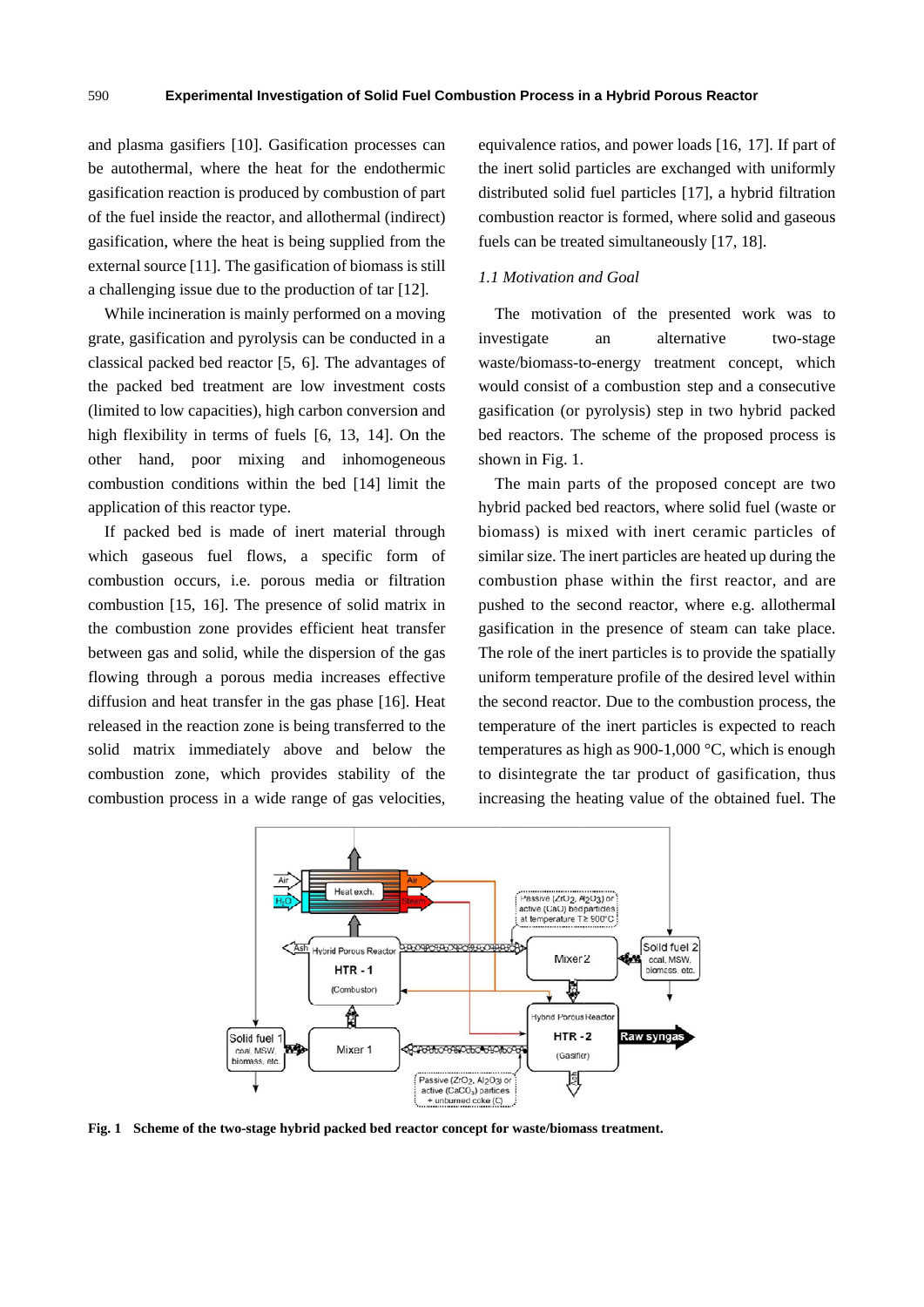proposed process would ensure high temperature conditions at the atmospheric pressure, necessary for the production of a high value syngas (composing of  $H_2$ ,  $CO$ ,  $CH<sub>4</sub>$ , etc.).

For the successfulness of the gasification (or pyrolysis) step in the second reactor, it is necessary to characterize the operational conditions within the first reactor, especially to determine under which conditions the highest temperature level of inert particles can be reached. According to literature [6, 9], the temperature level required for gasification is between 500 °C and 1,600 °C, and for pyrolysis between 500 °C and 800 °C.

The presented study was focused on the combustion process in the first hybrid reactor. The goal was to investigate the influence of the inert particles size, the inert-to-fuel mass ratio and the airflow rate on output parameters, i.e. the temperature distribution along the reactor, the temperature of exhaust gases and the CO-concentration.

#### **2. Experimental Apparatus and Procedure**

The experimental investigation was focused on the combustion process step, taking place inside a hybrid packed bed reactor. The experimental apparatus, used in this study, is presented in Fig. 2a. The cylindrical batch reactor (Fig. 2b) was filled with a mixture of wood pellets (solid fuel) and alumina balls (inert ceramic particles) (Fig. 2c). The reactor consisted of

three parts: (1) air supply, placed at the bottom of the reactor, (2) combustion zone, in the middle of the reactor, and (3) outlet for exhaust gases, at the top of the reactor. The combustion zone, i.e. the packed bed zone, was 250 mm high, with the inner diameter of 68 mm. An 11 mm insulation layer was provided for the minimization of heat losses. The packed bed consisted of a randomly premixed wood pellets, with a particle size of 10  $\pm$  5 mm (length)  $\times$  5 mm (diameter), and inert alumina spheres. The LHV (lower heating value) of the used fuel was 17.64 MJ/kg (as claimed by the producer).

The flow rate of air, as the oxidant for combustion, was controlled by an MFC (mass flow controller). One set of experiments was conducted with the preheated combustion air, for which purpose an electrical heater was implemented into the air line. The air temperature was measured using a K-type thermocouple (TC5). Four K-type thermocouples (TC1-TC4) were placed at the inner wall (within the insulation), at 60 mm distance between one another. They measured the temperature distribution along the reactor wall. The CO-concentration in the exhaust gases, which exit the reactor at its top, was quantified by a gas analyzer. An additional K-type thermocouple (TC0) measured the temperature of the exhaust gas. The measured data were collected by a Data Acquisition System, based on the LabVIEW Software.

The ignition took place at the top of the reactor,



**Fig. 2 (a) Scheme of the experimental set-up, (b) hybrid packed bed reactor, and (c) fuel-inert particles mixture.**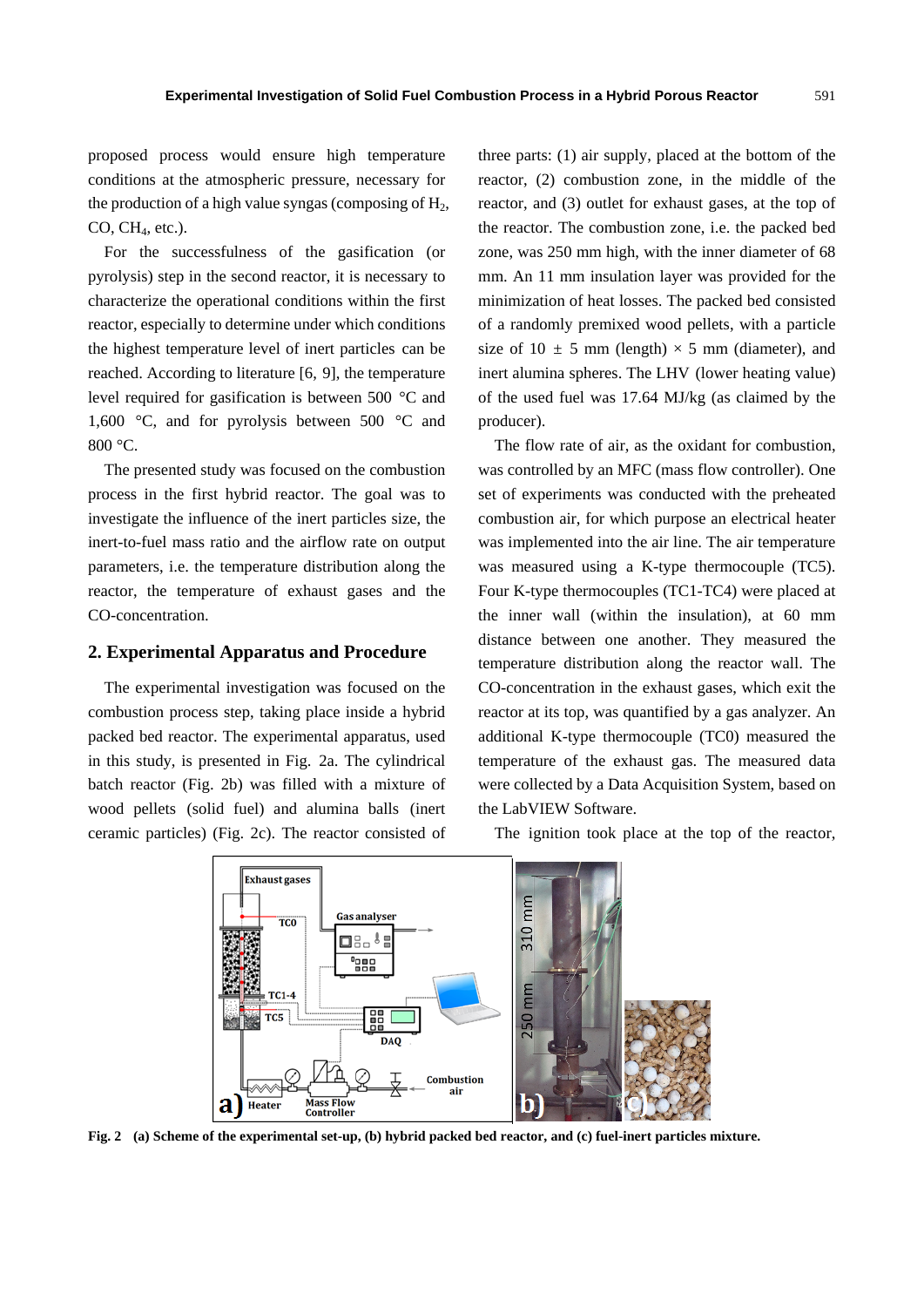using a hand gas burner. Combustion within the reactor was considered to start when TC0 and TC1 thermocouples experienced a steep temperature increase. As the flame front propagated upstream, the solid fuel was gradually burnt. In this way the transport of alumina particles, left after the solid fuel combustion, took place from top towards the bottom of the reactor.

Depending on experimental conditions, a typical test duration was between 45-75 minutes, which corresponds to the average flame front propagation velocities between 0.092 and 0.055 mm/s. The end of an experiment was considered when the flame front was at the bottom of the reaction zone, i.e., it was determined based on the temperature measurements.

#### **3. Results and Discussion**

In the scope of the experimental campaign the following inlet parameters were varied: (1) the inert particles size (diameter  $d_{\text{Al}} = 11$  mm and  $d_{\text{Al}} = 20$  mm), (2) the inert-to-fuel mass ratio  $(0:1, 2:1, 3:1)$ , and  $(3)$ the air flow rate (30, 42 and 60 L/min). In order to characterize the combustion in a hybrid reactor, the following output parameters were measured: (1) the temperature distribution along the reactor, (2) the temperature of the exhaust gas, and (3) the CO-concentration. Experiments showed that the combustion was unstable at the air flow rate of 60 l/min, i.e., the attenuation of the flame and an increased amount of unburned pellets occurred.

Once ignited, the flame front propagated upstream of the reactor, progressively passing each thermocouple from the top  $(TC1)$  to the bottom  $(TC4)$ . Fig. 3 shows an example of the movement of the reaction zone through the reactor, for the inert particles diameter of *d*  $= 20$  mm, inert-to-fuel mass ratio 3:1, and the volume flow of air 30 L/min. A steep temperature gradient and temperature peaks correspond to the onset of combustion at different parts of the reactor.

The highest local temperature of ca. 900 °C occurred in the region of the thermocouple TC3 (placed 105 mm above the packed bed bottom). In fact, the highest temperatures were recorded in the middle region of the reactor for all the experiments with airflows of 30 and 42 l/min, while for 60 l/min combustion started to be unstable, and the temperature in the middle zone of the reactor was decreased. The position of the maximum temperature zone in the middle of the reactor could be attributed to decreased heat losses in the middle of the reactor, and to the optimal air/fuel ratio, which is reached in this zone. The lowest temperatures were



**Fig. 3** The time dependence of the temperature profile along the reactor (inert particles diameter  $d = 20$  mm, inert-to-fuel **mass ratio 3:1, volume flow of air 30 l/min).**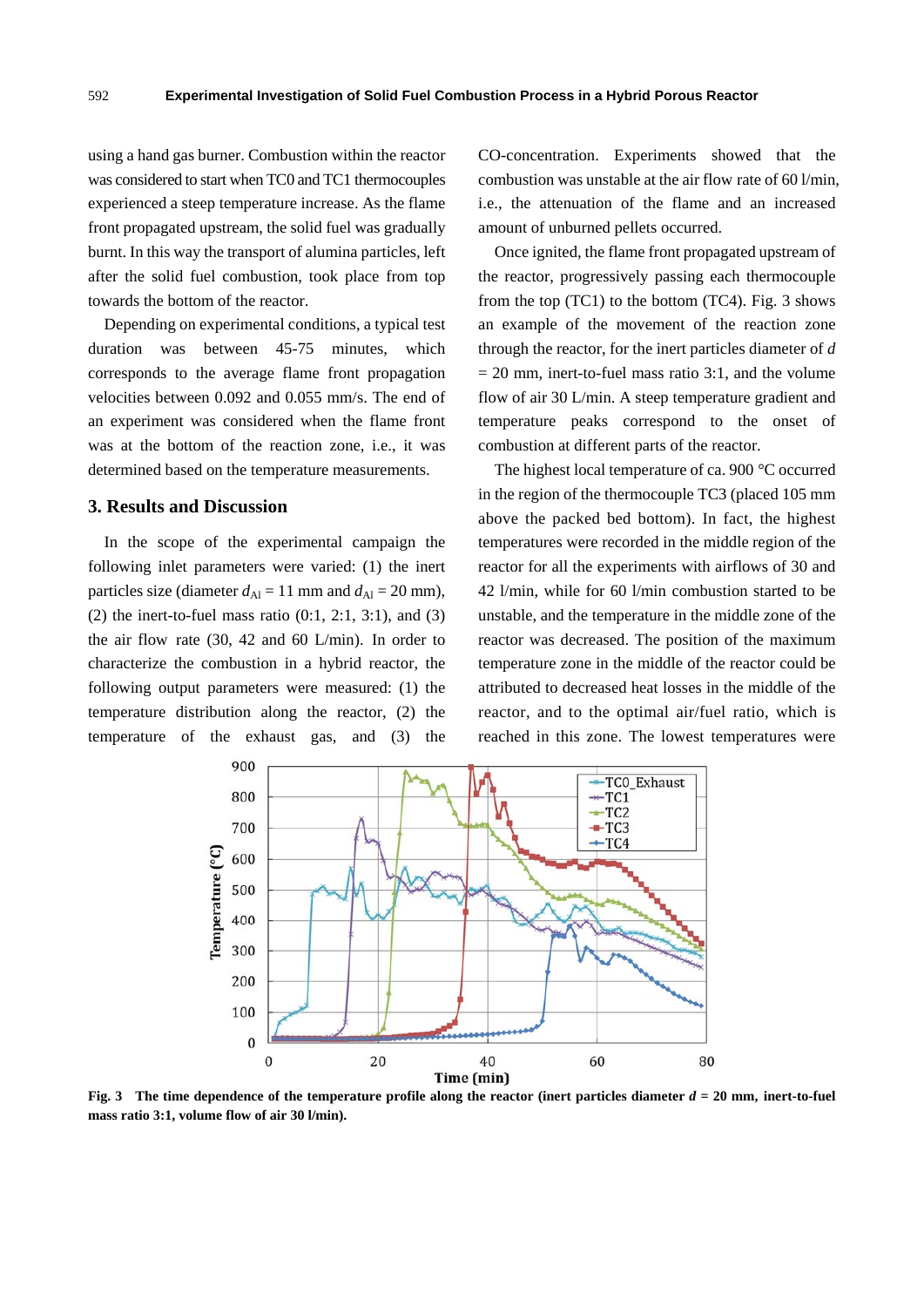measured at the bottom region of the reactor, because of the cooling effect of the air inflow at the ambient temperature and the consequent high air/fuel ratio.

Temperature profiles showed the similar trend for all conducted experiments. They resembled the temperature profiles of solid material within the filtration combustion reactor, as reported by Toledo  $[17]$ .

The dependency of the maximum measured temperature on the air flow for all conducted experiments is presented in Fig. 4. At higher inert-to-fuel mass ratios, the peak temperatures were lower, as more inert particles had to be heated. A decrease of the inert particle size led to a decrease of the maximum measured temperature, due to the increased specific surface of the inert particles. The maximum recorded temperature in the reactor at TC3 of 1,064 °C was reached under the following conditions: the diameter of inert particles  $d = 20$  mm, the inert-to-fuel mass ratio 2:1, and the air flow rate of 42 L/min. For 60 L/min combustion became unstable, as was mentioned before, and the flame front did not reach the thermocouple TC3. Thus, the recorded temperature corresponded to the unburned particles. Based on the results presented in Fig. 4, it can be concluded that the temperature level of inert particles within the combustion reactor is high enough to enable gasification (or pyrolysis) [6] inside the second hybrid reactor.

The flame front propagation velocities were calculated based on the temperature profiles, as is the one shown in Fig. 3. They were determined by detecting the time interval, required for a temperature peak to propagate between two thermocouples (known distance). The dependency of the calculated average flame front propagation velocity on the air flow rate is presented in Fig. 5. Experiments demonstrate that at higher inert-to-fuel mass ratios, the average flame front propagation velocity is lower. A reduction of the particle size at the constant mass ratio results in a decrease of the average flame front propagation velocity.

Obtained results, as shown in Fig. 6, indicated that besides on the air flow rate, the flame front propagation velocity also depends on the position within the reactor. This is influenced by an uneven air distribution within the reactor, i.e., air is consumed in the reactor, and its concentration decreases toward the top of the reactor. The maximum flame front propagation velocity of 0.2 mm/s was detected at the top region of the reactor (between thermocouples TC1 and TC2), at the air flow rate of 42 l/min, the inert particle size diameter  $d = 20$ mm and the inert-to-fuel mass ratio of 3:1.

During the experiments, high CO emissions above



**Fig. 4 The dependency of the maximum temperature (position TC3) on the air flow rate for different operating conditions.**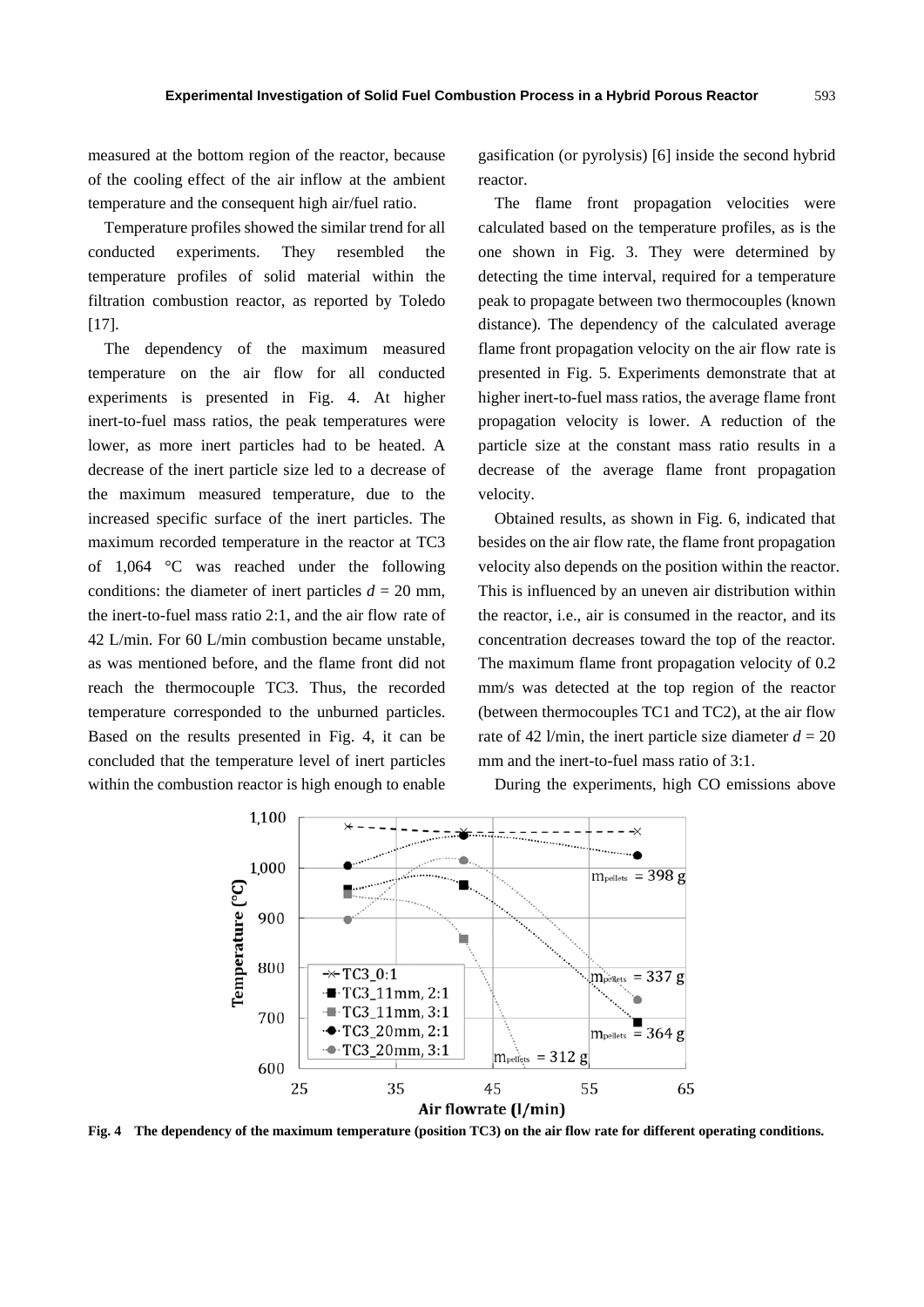

**Fig. 5 Dependency of the average flame front propagation velocity on the air flow rate.** 



**Fig. 6 The flame front propagation velocity at different locations along the reactor at different air flow rates for the particle**  diameter  $d = 20$  mm, and the mass ratio of 3:1.

1% were detected, which can be contributed to the poor mixing quality of the oxidant with the fuel particles. As could be expected, lower CO emissions were detected with the increase of air supply and at higher mass ratio (less wood pellets quantity). Measured CO concentrations showed a strong dependence on the inert ceramic particle size. Reduction of the particle size from 20 mm to 11 mm resulted in significant reduction of CO emission peaks, i.e., three to eight times lower.

An additional set of experiments with PCA (preheated combustion air) was performed, for the case when a significant amount of unburned wood pellets was detected, i.e., at the air flow rate of 60 l/min. At the air flow rate of 60 l/min without the air preheating, the flame could not be stabilized. Thus, the combustion air was preheated from the ambient temperature to  $t_{PA}$  = 150 °C by an electrical heater. The comparison with the temperature profiles without and with the preheated air is presented in Fig. 7.

Without preheating, the flame extinguished before reaching TC3 (red line without dots) and unburned wood pellets were observed. Preheating of the combustion air enabled the elimination of cold spots within the reactor, stabilization of the combustion process and minimization of the unburned pellets.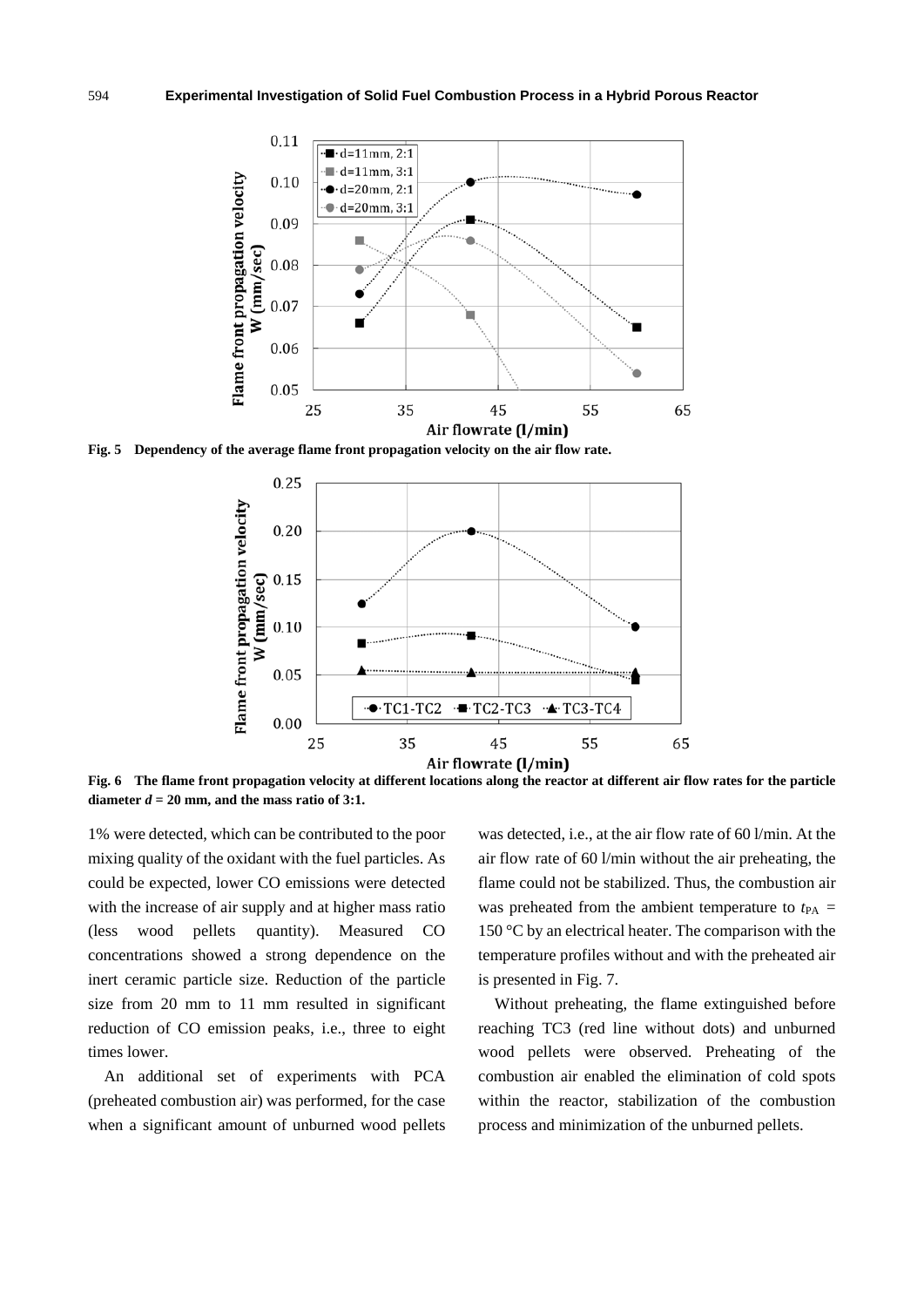

**Fig. 7 The time dependency of the temperature distribution along the reactor for the combustion air at the ambient and the elevated temperature.** 

## **4. Conclusions**

Within this study a potential waste/ biomass-to-energy treatment concept was introduced, based on an alternative packed bed treatment, i.e., hybrid filtration combustion. The proposed concept comprises of two steps: combustion step and the gasification (or pyrolysis) step, occurring within two hybrid bed reactors, where fuel particles are randomly mixed with the inert particles of similar size. In order to successfully conduct the gasification (or pyrolysis) step within the second reactor, the combustion process in a hybrid porous bed needs to be characterized.

An experimental characterization of the combustion process in a batch hybrid reactor, filled with a mixture of alumina balls and the wood pellets, was presented. The study included investigation of the impact of the main operating parameters, i.e., the inert particle size, the inert-to-fuel mass ratio and the air flow rate, on the temperature distribution along the reactor, the flame propagating velocity and the concentration of CO.

Experimental results revealed that the highest temperature zone was positioned in the middle region of the reactor. The maximum recorded temperatures, in the range of 950-1,050 °C, were obtained for air flow rates of 30 l/min and 42 l/min, while at the air flow rate of 60 l/min the combustion could not be stabilized without air preheating. An increase of the inert-to-fuel mass ratio and a decrease of the inert particles size led to a decrease of the maximum measured temperatures within the reactor. The average calculated flame front propagation velocity along the reactor showed to be lower at higher inert-to-fuel mass ratios and at smaller inert particle size. The maximum determined flame front velocity of 0.2 mm/s was reached at the top region of the reactor, at the air flow rate of 42 l/min, with the inert particle diameter *d* = 20 mm and at the inert-to-fuel mass ratio of 3:1. Conducted experiments confirmed that inert particles reach the temperature level high enough to provide gasification (or pyrolysis) in the second stage of the hybrid porous reactor.

In order to be able to develop the presented concept, the influence of the particle diameter and the inert-to-fuel mass ratio on the CO-concentration should be further investigated. Numerical analysis of e.g., the influence of the particle size on the air flow pattern through the packed bed, could help in better understanding of the proposed reactor and the concept optimization. Finally, investigation of the gasification (or pyrolysis) step within the hybrid porous reactor needs to be conducted.

#### **Acknowledgements**

The authors gratefully acknowledge Professor Klaus